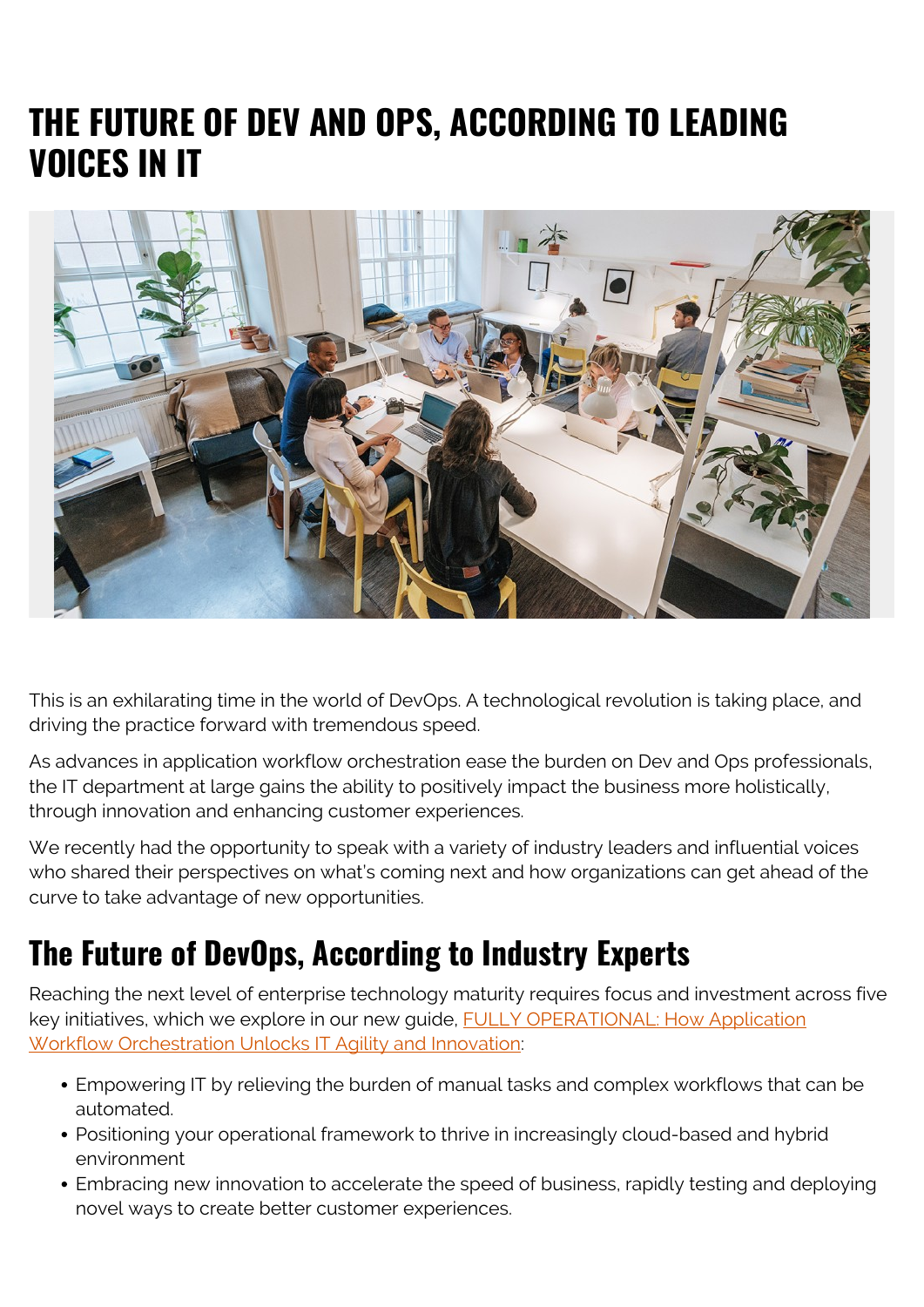- Rallying around reliability and developing predictive processes that help guard against downtime or failures.
- Integrating these technical underpinnings throughout the organization, making automation and orchestration a cornerstone of the business strategy.

Here's where top experts are setting their sights.

### **Driving Innovation through IT**

[Ronald van Loon](https://www.linkedin.com/in/ronald-van-loon-5411a/), Principal Analyst at Intelligent World, believes that pressures on IT departments "have shifted their role from a peripheral back-office function to an active orchestrator of adoption and strategic innovation." Though this may present new challenges, it also presents significant opportunity.

"While Ops has consistently evolved in recent years alongside emerging technologies and the increasing focus on digitalization, the pandemic-induced acceleration of digital transformation has rapidly **redefined the role of Ops to coincide with the evolving context of the current digital age**," he says. "Future-facing IT departments must be powerful advocates for digital leadership and accelerate digital transformation by acting as partners to other internal departments and assume greater responsibility for improving business performance."

This means not only rethinking organizational dynamics, but also investing in tech professionals so they are fully enabled to seize these opportunities, according to *Jayne Groll*, who focuses on helping develop skills and talent as CEO of the DevOps Institute:

"Human transformation drives digital transformation and successful human transformation is nurtured through a culture of continuous learning and innovation. IT leadership should therefore **ensure that there is sufficient time and resources allocated for DevOps professionals to learn** or groom new human, process and technical skills – whether in formal training, peer to peer mentorship or intelligent experimentation."

#### **Embracing the Flexibility of a New Environment**

The new era of business is defined largely by agility. Not only does an unburdened IT department provide more bandwidth for Dev and Ops to stay innovative and adaptive in a fast-changing environment, but the emergence of cloud-based technology and SaaS delivery further enables a nimble enterprise.

As TMC CEO [Rich Tehrani](https://www.linkedin.com/in/richtehrani/) points out, adopting and optimizing around these solutions is proving to be a vital differentiator in our current times.

"**Cloud and as-a-Service solutions allow all organizations to become even more agile and efficient**," he says. "COVID-19's forced work-from-home lockdowns showed us the difference between agile companies and those stuck in the virtual dark ages. Cloud-based companies were able to adapt literally overnight while others struggled to figure out how to make home workers productive."

For his part, 7wData [Yves Mulkers](https://www.linkedin.com/in/yves-mulkers/) envisions a complete paradigm shift driven by these capabilities, declaring that, "**It's time for a new type of flexible modular enterprise**. One that is resilient and agile enough to swiftly adapt to changing markets and economic situations."